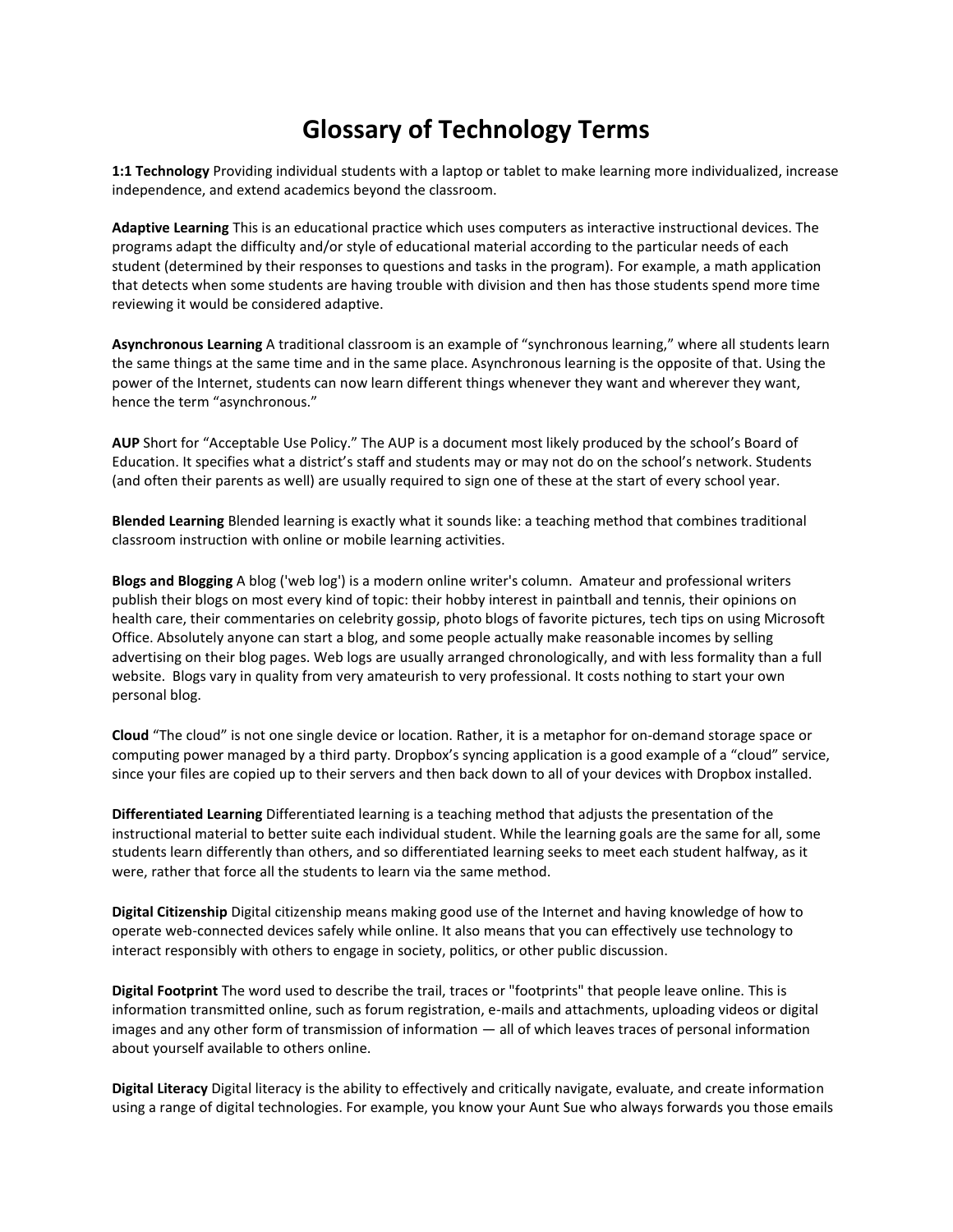because she thinks she'd be cursed otherwise? She wouldn't exactly be digitally literate. On the other hand, someone who knows not to trust everything they read online or who knows how to edit an article on Wikipedia might be called digitally literate.

**Digital Storytelling** Requires using digital tools to tell exciting stories in educational ways, like showing off research.

**E-Learning** A web-based learning environment that allows instructors and students to interact through the computer without worrying about time or place.

**Electronic Classroom** A classroom equipped with multimedia devices to enhance the learning experience.

**Firewall** A generic term to describe 'a barrier against destruction'. It comes from the building term of a protective wall to prevent the spreading of house fires or engine compartment fires. In the case of computing, 'firewall' means to have software and/or hardware protecting you from hackers and viruses. Computing firewalls range from small antivirus software packages, to very complex and expensive software + hardware solutions. All the many kinds of computer firewalls offer some kind of safeguard against hackers vandalizing or taking over your computer system.

**Flipped Classroom** Teachers do not simply lecture to students for the entire class period. Rather, teachers work with students to solve problem sets or otherwise directly interact with the students. What would traditionally be a face-to-face lecture is then (at least in many cases) recorded and posted online for the students to watch as "homework." Thus the traditional-lecture-at-school-and-do-problems-at-home model is inverted, or "flipped."

**GAFE** This acronym stands for "[Google Apps for Education](http://www.google.com/enterprise/apps/education/)," a popular Internet-based suite of applications designed specifically for schools. It features email, document creation and collaboration, and many other tools that districts find useful.

**Gamification** Making of boring, every day, or ordinary activities into a game-like activity. [iCivics](http://www.icivics.org/) is a perfect example of gamification; they've taken something many students would bristle at (learning about the federal budget) and [made it into a fun and educational game.](http://www.icivics.org/games/peoples-pie)

**ISP** Internet Service Provider. That is the private company or government organization that plugs you into the vast Internet around the world. Your ISP will offer varying services for varying prices: web page access, email, hosting your own web page, hosting your own blog, and so on. ISP's will also offer various Internet connection speeds for a monthly fee. (e.g. ultra high speed Internet vs economy Internet). Today, you will also hear about WISP's, which are Wireless Internet Service Providers. They cater to laptop users who travel regularly.

**Maker Movement** The maker movement is a trend in which individuals or groups of individuals create and market products that are recreated and assembled using unused, discarded or broken electronic, plastic, silicon or virtually any raw material and/or product from a computer-related device. The maker movement has led to the creation of a number of technology products and solutions by typical individuals working without supportive infrastructure. This is facilitated by the increasing amount of information available to individuals and the decreasing cost of electronic components.

**M-Learning** Short for "mobile learning", m-learning simply means any learning activity that takes place on a mobile device. The word "mobile" is also relative; it could mean a laptop, a tablet, or something even smaller and more mobile, like a cellphone.

**MOOCS** An acronym for "massive open online course". It refers to a web-based class designed to support a large number of participants. Typically, students enrolled in a MOOC watch video lectures – often sliced into digestible